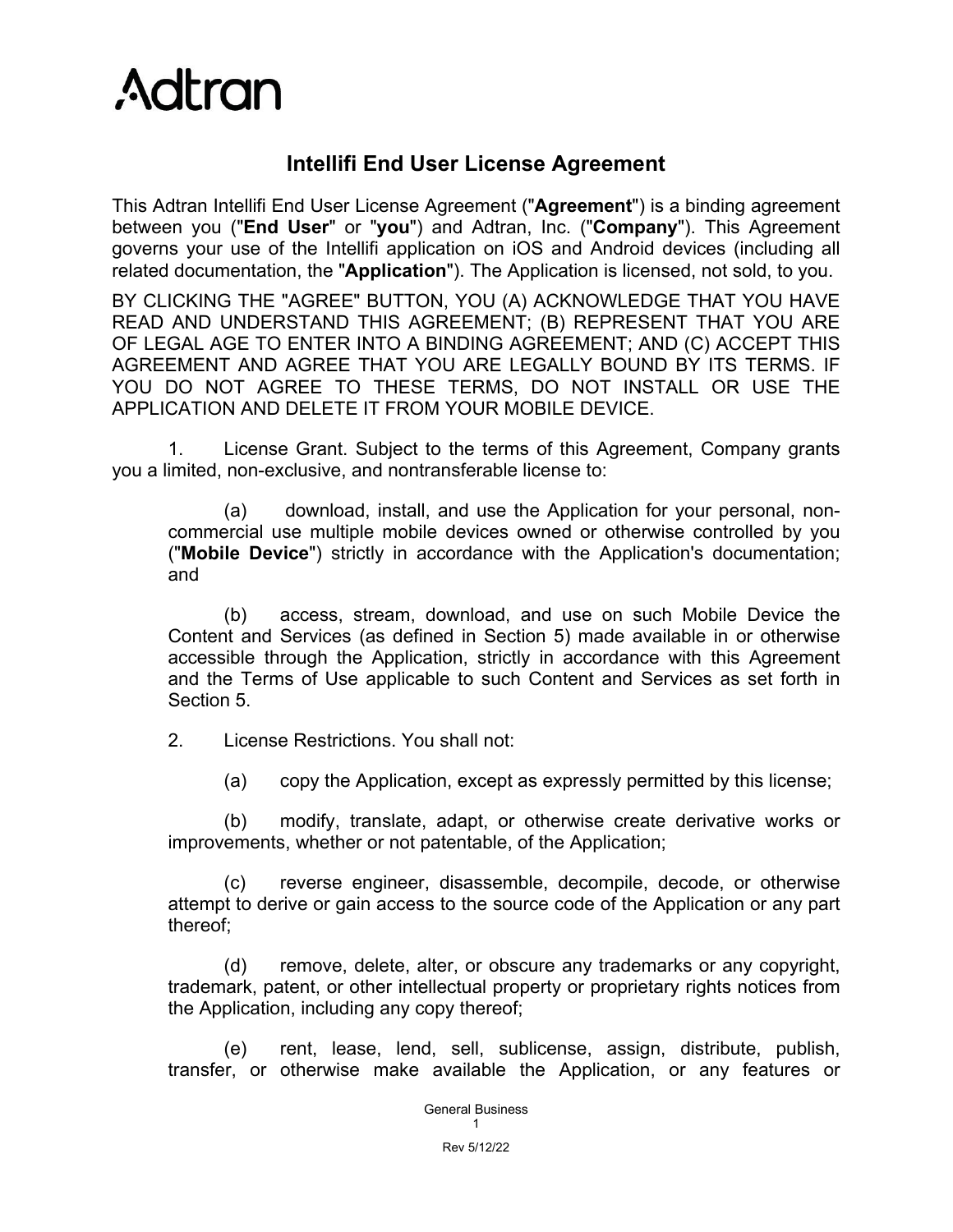

functionality of the Application, to any third party for any reason, including by making the Application available on a network where it is capable of being accessed by more than one device at any time; or

(f) remove, disable, circumvent, or otherwise create or implement any workaround to any copy protection, rights management, or security features in or protecting the Application.

3. Reservation of Rights. You acknowledge and agree that the Application is provided under license, and not sold, to you. You do not acquire any ownership interest in the Application under this Agreement, or any other rights thereto other than to use the Application in accordance with the license granted, and subject to all terms, conditions, and restrictions, under this Agreement. Company and its licensors and service providers reserve and shall retain their entire right, title, and interest in and to the Application, including all copyrights, trademarks, and other intellectual property rights therein or relating thereto, except as expressly granted to you in this Agreement.

4. Collection and Use of Your Information. You acknowledge that when you download, install, or use the Application, Company may use automatic means (including, for example, cookies and web beacons) to collect information about your Mobile Device and about your use of the Application. You also may be required to provide certain information about yourself as a condition to downloading, installing, or using the Application or certain of its features or functionality, and the Application may provide you with opportunities to share information about yourself with others. All information we collect through or in connection with this Application is subject to [our](https://www.adtran.com/intellifi_privacy_policy)  [Privacy Policy.](https://www.adtran.com/intellifi_privacy_policy) By downloading, installing, using, and providing information to or through this Application, you consent to all actions taken by us with respect to your information in compliance with the Privacy Policy.

<span id="page-1-0"></span>5. Content and Services. The Application may provide you with access to Company's website located at [adtran.com](https://www.adtran.com/) (the "**Website**") and products and services accessible thereon, and certain features, functionality, and content accessible on or through the Application may be hosted on the Website (collectively, "**Content and Services**"). Your access to and use of such Content and Services are governed by [Website's Terms of Use](https://www.adtran.com/website-terms-of-use) and [Privacy Policy](https://www.adtran.com/privacy-policy) which are incorporated herein by this reference. Your access to and use of such Content and Services may require you to acknowledge your acceptance of such Terms of Use and Privacy Policy and/or to register with the Website, and your failure to do so may restrict you from accessing or using certain of the Application's features and functionality. Any violation of such Terms of Use will also be deemed a violation of this Agreement.

6. Updates. Company may from time to time in its sole discretion develop and provide Application updates, which may include upgrades, bug fixes, patches, other error corrections, and/or new features (collectively, including related documentation,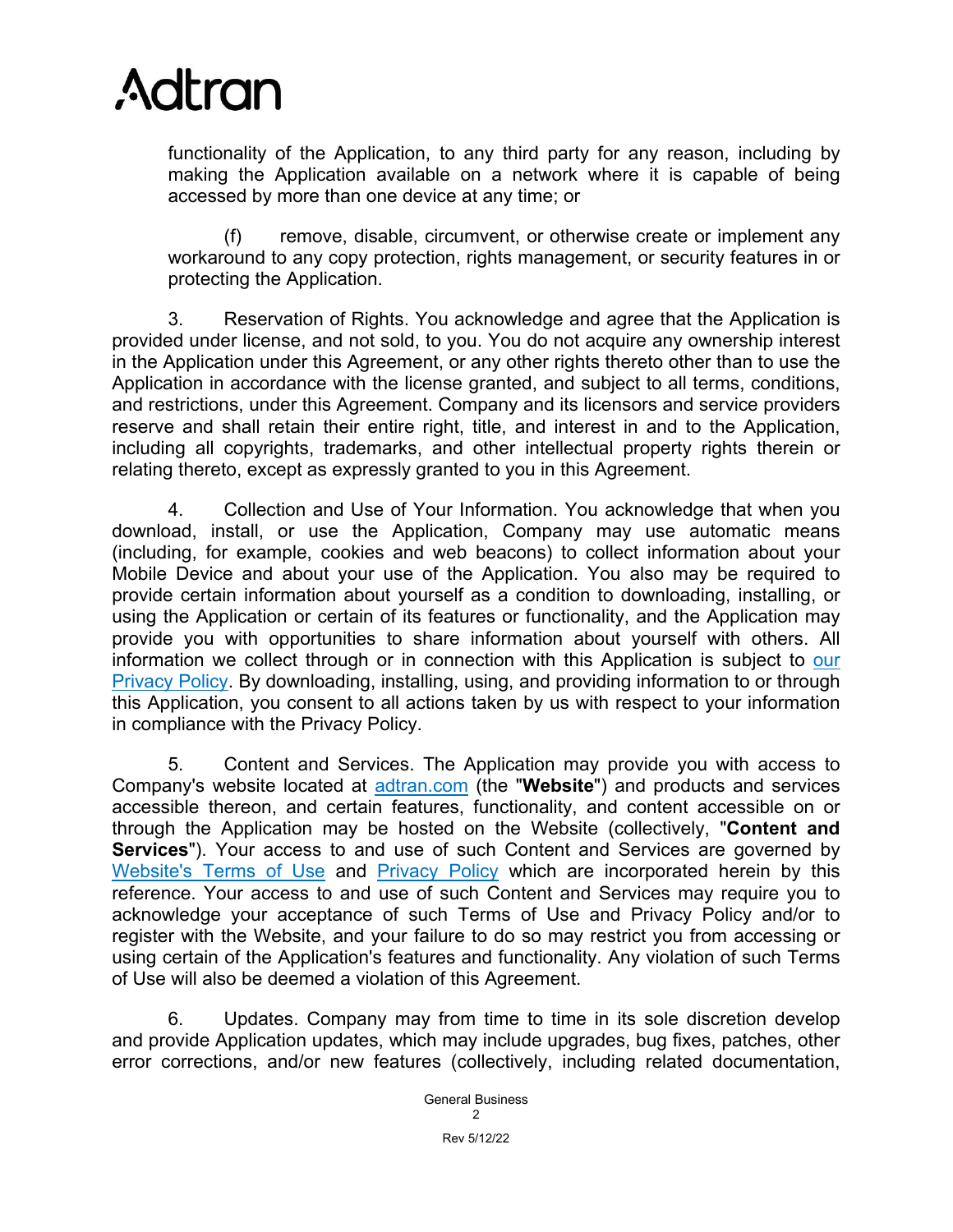

"**Updates**"). Updates may also modify or delete in their entirety certain features and functionality. You agree that Company has no obligation to provide any Updates or to continue to provide or enable any particular features or functionality. Based on your Mobile Device settings, when your Mobile Device is connected to the internet either:

(a) the Application will automatically download and install all available Updates; or

(b) you may receive notice of or be prompted to download and install available Updates.

You shall promptly download and install all Updates and acknowledge and agree that the Application or portions thereof may not properly operate should you fail to do so. You further agree that all Updates will be deemed part of the Application and be subject to all terms and conditions of this Agreement.

7. Third-Party Materials. The Application may display, include, or make available third-party content (including data, information, applications, and other products, services, and/or materials) or provide links to third-party websites or services, including through third-party advertising ("**Third-Party Materials**"). You acknowledge and agree that Company is not responsible for Third-Party Materials, including their accuracy, completeness, timeliness, validity, copyright compliance, legality, decency, quality, or any other aspect thereof. Company does not assume and will not have any liability or responsibility to you or any other person or entity for any Third-Party Materials. Third-Party Materials and links thereto are provided solely as a convenience to you, and you access and use them entirely at your own risk and subject to such third parties' terms and conditions.

<span id="page-2-0"></span>8. Term and Termination.

(a) The term of Agreement commences when you acknowledge your acceptance and will continue in effect until terminated by you or Company as set forth in this [Section 9.](#page-2-0)

(b) You may terminate this Agreement by deleting the Application and all copies thereof from your Mobile Device.

(c) Company may terminate this Agreement at any time without notice if it ceases to support the Application, which Company may do in its sole discretion. In addition, this Agreement will terminate immediately and automatically without any notice if you violate any of the terms and conditions of this Agreement.

(d) Upon termination: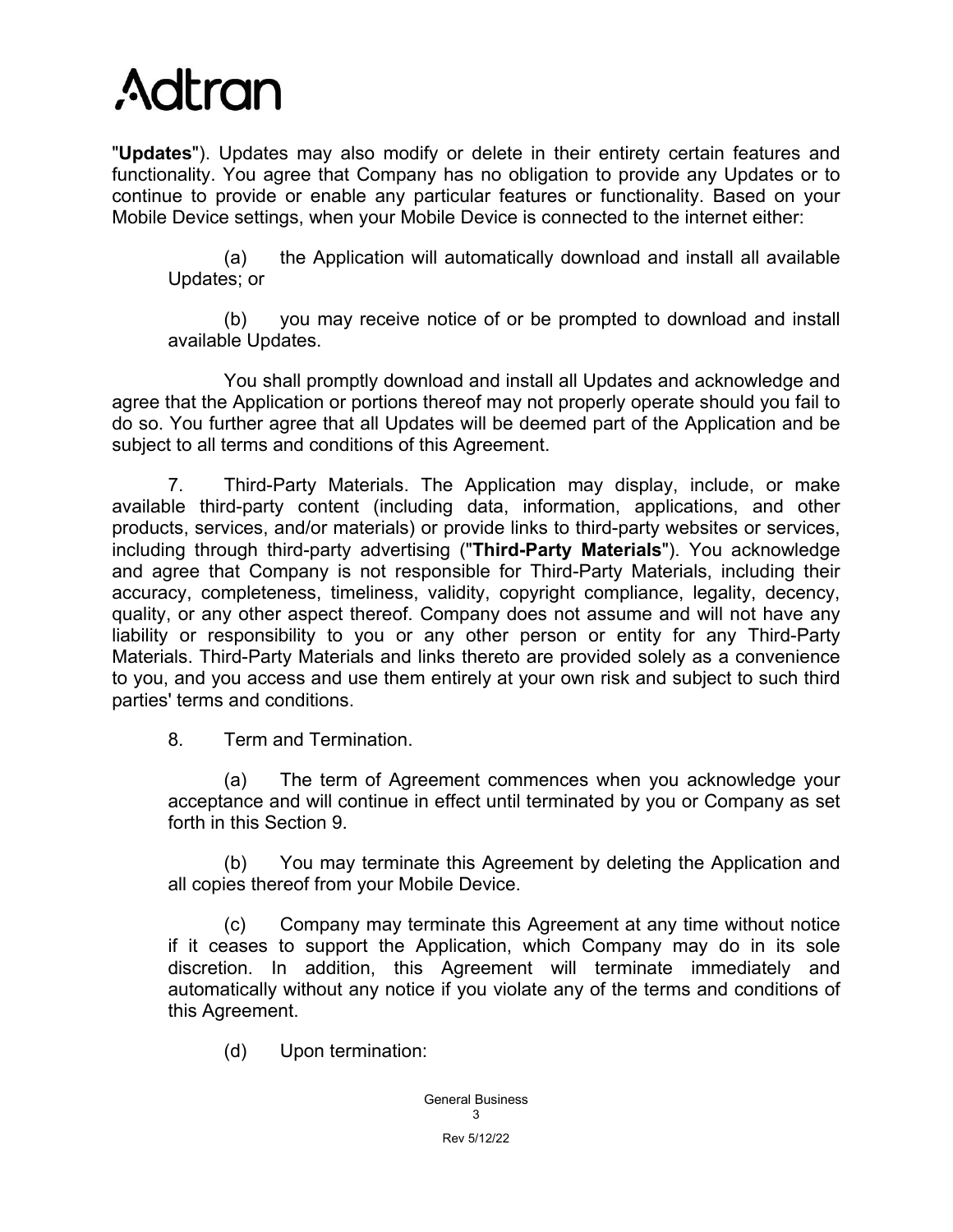

(i) all rights granted to you under this Agreement will also terminate; and

(ii) you must cease all use of the Application and delete all copies of the Application from your Mobile Device and account.

(e) Termination will not limit any of Company's rights or remedies at law or in equity.

9. Disclaimer of Warranties. THE APPLICATION IS PROVIDED TO END USER "AS IS" AND WITH ALL FAULTS AND DEFECTS WITHOUT WARRANTY OF ANY KIND. TO THE MAXIMUM EXTENT PERMITTED UNDER APPLICABLE LAW, COMPANY, ON ITS OWN BEHALF AND ON BEHALF OF ITS AFFILIATES AND ITS AND THEIR RESPECTIVE LICENSORS AND SERVICE PROVIDERS, EXPRESSLY DISCLAIMS ALL WARRANTIES, WHETHER EXPRESS, IMPLIED, STATUTORY, OR OTHERWISE, WITH RESPECT TO THE APPLICATION, INCLUDING ALL IMPLIED WARRANTIES OF MERCHANTABILITY, FITNESS FOR A PARTICULAR PURPOSE, TITLE, AND NON-INFRINGEMENT, AND WARRANTIES THAT MAY ARISE OUT OF COURSE OF DEALING, COURSE OF PERFORMANCE, USAGE, OR TRADE PRACTICE. WITHOUT LIMITATION TO THE FOREGOING, COMPANY PROVIDES NO WARRANTY OR UNDERTAKING, AND MAKES NO REPRESENTATION OF ANY KIND THAT THE APPLICATION WILL MEET YOUR REQUIREMENTS, ACHIEVE ANY INTENDED RESULTS, BE COMPATIBLE, OR WORK WITH ANY OTHER SOFTWARE, APPLICATIONS, SYSTEMS, OR SERVICES, OPERATE WITHOUT INTERRUPTION, MEET ANY PERFORMANCE OR RELIABILITY STANDARDS, OR BE ERROR-FREE, OR THAT ANY ERRORS OR DEFECTS CAN OR WILL BE CORRECTED.

SOME JURISDICTIONS DO NOT ALLOW THE EXCLUSION OF OR LIMITATIONS ON IMPLIED WARRANTIES OR THE LIMITATIONS ON THE APPLICABLE STATUTORY RIGHTS OF A CONSUMER, SO SOME OR ALL OF THE ABOVE EXCLUSIONS AND LIMITATIONS MAY NOT APPLY TO YOU.

10. Limitation of Liability. TO THE FULLEST EXTENT PERMITTED BY APPLICABLE LAW, IN NO EVENT WILL COMPANY OR ITS AFFILIATES, OR ANY OF ITS OR THEIR RESPECTIVE LICENSORS OR SERVICE PROVIDERS, HAVE ANY LIABILITY ARISING FROM OR RELATED TO YOUR USE OF OR INABILITY TO USE THE APPLICATION OR THE CONTENT AND SERVICES FOR:

(a) PERSONAL INJURY, PROPERTY DAMAGE, LOST PROFITS, COST OF SUBSTITUTE GOODS OR SERVICES, LOSS OF DATA, LOSS OF GOODWILL, BUSINESS INTERRUPTION, COMPUTER FAILURE OR MALFUNCTION, OR ANY OTHER CONSEQUENTIAL, INCIDENTAL, INDIRECT, EXEMPLARY, SPECIAL, OR PUNITIVE DAMAGES.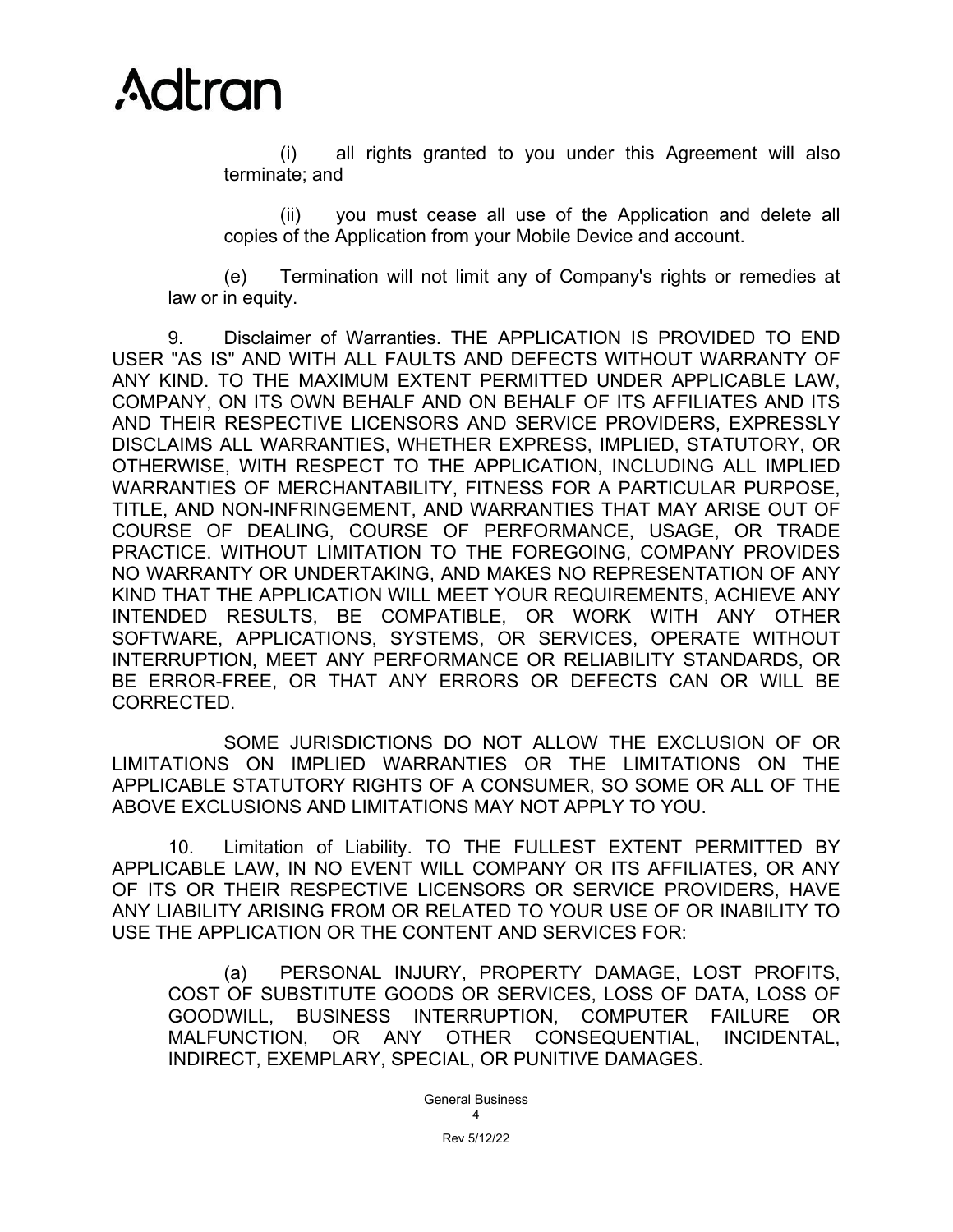## **Adtran**

## (b) DIRECT DAMAGES IN AMOUNTS THAT IN THE AGGREGATE EXCEED THE AMOUNT ACTUALLY PAID BY YOU FOR THE APPLICATION.

THE FOREGOING LIMITATIONS WILL APPLY WHETHER SUCH DAMAGES ARISE OUT OF BREACH OF CONTRACT, TORT (INCLUDING NEGLIGENCE), OR OTHERWISE AND REGARDLESS OF WHETHER SUCH DAMAGES WERE FORESEEABLE OR COMPANY WAS ADVISED OF THE POSSIBILITY OF SUCH DAMAGES. SOME JURISDICTIONS DO NOT ALLOW CERTAIN LIMITATIONS OF LIABILITY SO SOME OR ALL OF THE ABOVE LIMITATIONS OF LIABILITY MAY NOT APPLY TO YOU.

11. Indemnification. You agree to indemnify, defend, and hold harmless Company and its officers, directors, employees, agents, affiliates, successors, and assigns from and against any and all losses, damages, liabilities, deficiencies, claims, actions, judgments, settlements, interest, awards, penalties, fines, costs, or expenses of whatever kind, including reasonable]attorneys' fees, arising from or relating to your use or misuse of the Application or your breach of this Agreement, including but not limited to the content you submit or make available through this Application.

12. Export Regulation. The Application may be subject to US export control laws, including the Export Control Reform Act and its associated regulations. You shall not, directly or indirectly, export, re-export, or release the Application to, or make the Application accessible from, any jurisdiction or country to which export, re-export, or release is prohibited by law, rule, or regulation. You shall comply with all applicable federal laws, regulations, and rules, and complete all required undertakings (including obtaining any necessary export license or other governmental approval), prior to exporting, re-exporting, releasing, or otherwise making the Application available outside the US.

13. US Government Rights. The Application is commercial computer software, as such term is defined in 48 C.F.R. §2.101. Accordingly, if you are an agency of the US Government or any contractor therefor, you receive only those rights with respect to the Application as are granted to all other end users under license, in accordance with (a) 48 C.F.R. §227.7201 through 48 C.F.R. §227.7204, with respect to the Department of Defense and their contractors, or (b) 48 C.F.R. §12.212, with respect to all other US Government licensees and their contractors.

14. Severability. If any provision of this Agreement is illegal or unenforceable under applicable law, the remainder of the provision will be amended to achieve as closely as possible the effect of the original term and all other provisions of this Agreement will continue in full force and effect.

General Business 15. Governing Law. This Agreement is governed by and construed in accordance with the internal laws of the State of Alabama without giving effect to any choice or conflict of law provision or rule. Any legal suit, action, or proceeding arising